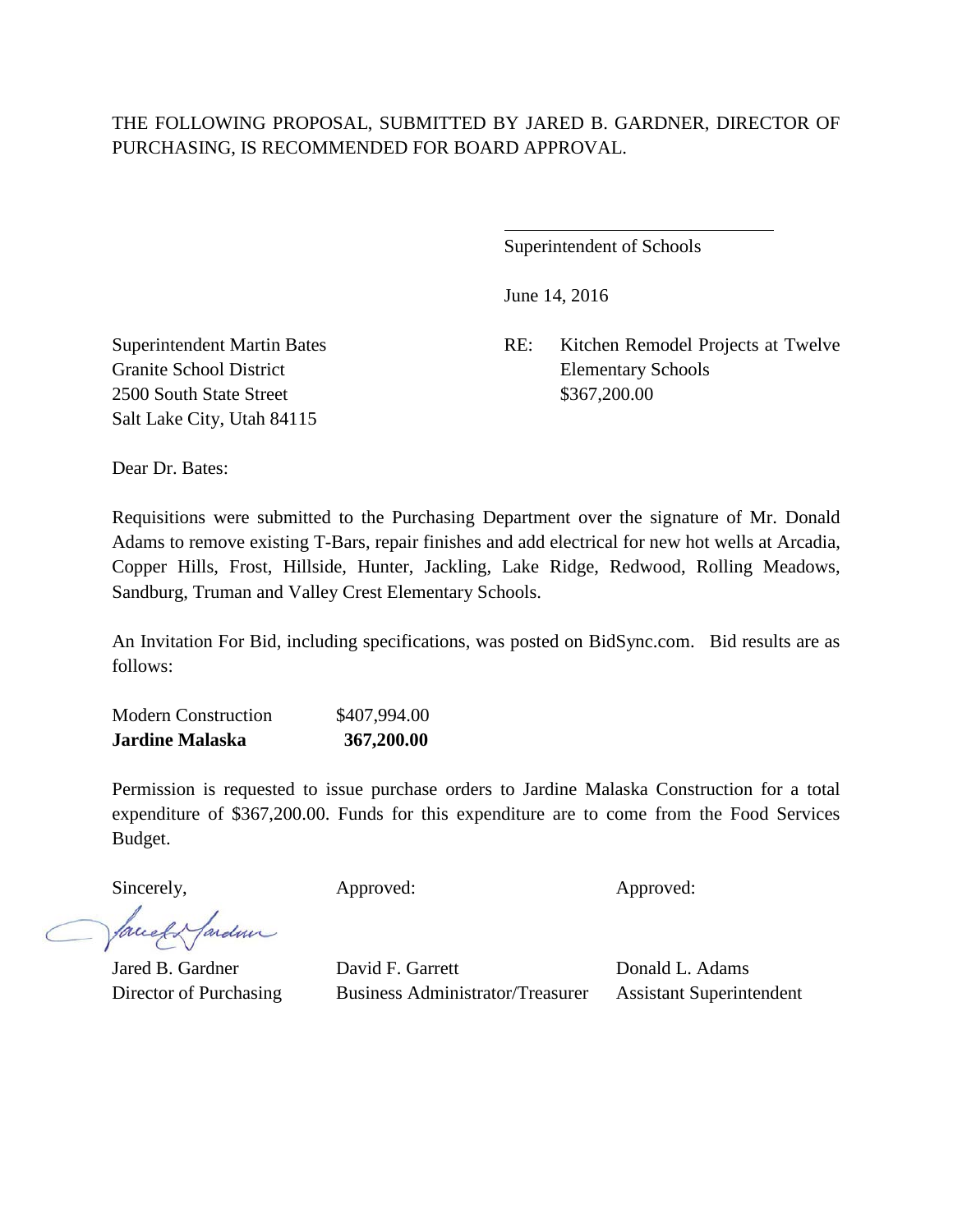$\overline{a}$ 

Superintendent of Schools

June 14, 2016

Superintendent Martin Bates RE: Kitchen Renovations at Ten

Granite School District Elementary Schools 2500 South State Street Ten Requisitions Salt Lake City, Utah 84115 \$171,015.99

Dear Dr. Bates:

Ten requisitions were submitted to the Purchasing Department over the signature of Mr. Donald Adams. These requests are to remove existing kitchen T-Bars, repair finishes and add electrical for new hot wells at Driggs, Eastwood, Lincoln, Moss, Oakridge, Plymouth, Roosevelt, Rosecrest, Taylorsville and Upland Terrace Elementary Schools.

An Invitation For Bid, including specifications, was posted on BidSync.com. Bid results are as follows:

| <b>Modern Construction</b>  | 171,015.99   |
|-----------------------------|--------------|
| Jardine Malaska             | 277,198.00   |
| <b>Patriot Construction</b> | \$283,580.00 |

Permission is requested to issue purchase orders to Modern Construction for a total expenditure of \$171,015.99. Funds for this expenditure are to come from the School Lunch, Food Services, Equipment Budget.

facely farden

Sincerely, Approved: Approved: Approved: Approved: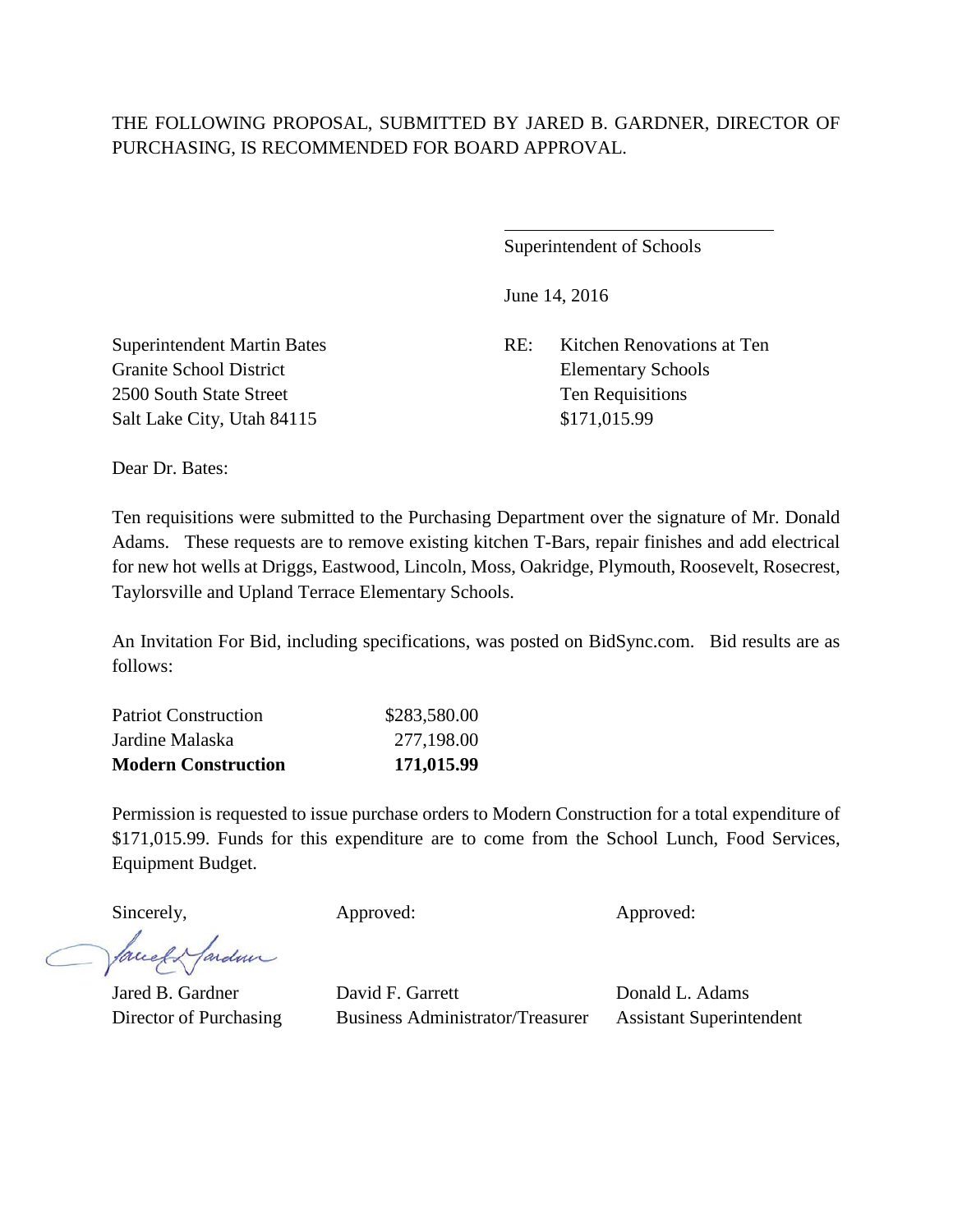$\overline{a}$ 

Superintendent of Schools

June 14, 2016

Superintendent Martin Bates RE: Kitchen T-Bar Replacements at Crestview Granite School District Eleven Elementary Schools

2500 South State Street Eleven Requisitions Salt Lake City, Utah 84115 \$376,800.00

Dear Dr. Bates:

Eleven requisitions were submitted to the Purchasing Department over the signature of Mr. Donald Adams. These requests are to remove existing kitchen T-Bars, repair finishes and add electrical for new hot wells at Bacchus, Beehive, Bennion, Bridger, Qquirrh Hills, Silver Hills, Smith, South Kearns, West Kearns, Westbrook and Western Hills Elementary Schools.

An Invitation For Bid, including specifications, was posted on BidSync.com. Bid results are as follows:

| <b>Jardine Malaska</b>     | 376,800.00   |
|----------------------------|--------------|
| <b>Modern Construction</b> | \$376,813.00 |

Permission is requested to issue purchase orders to Jardine Malaska for a total expenditure of \$376,800.00. Funds for this expenditure are to come from the School Lunch, Food Services, Equipment Budget.

facely farden

Sincerely, Approved: Approved: Approved: Approved: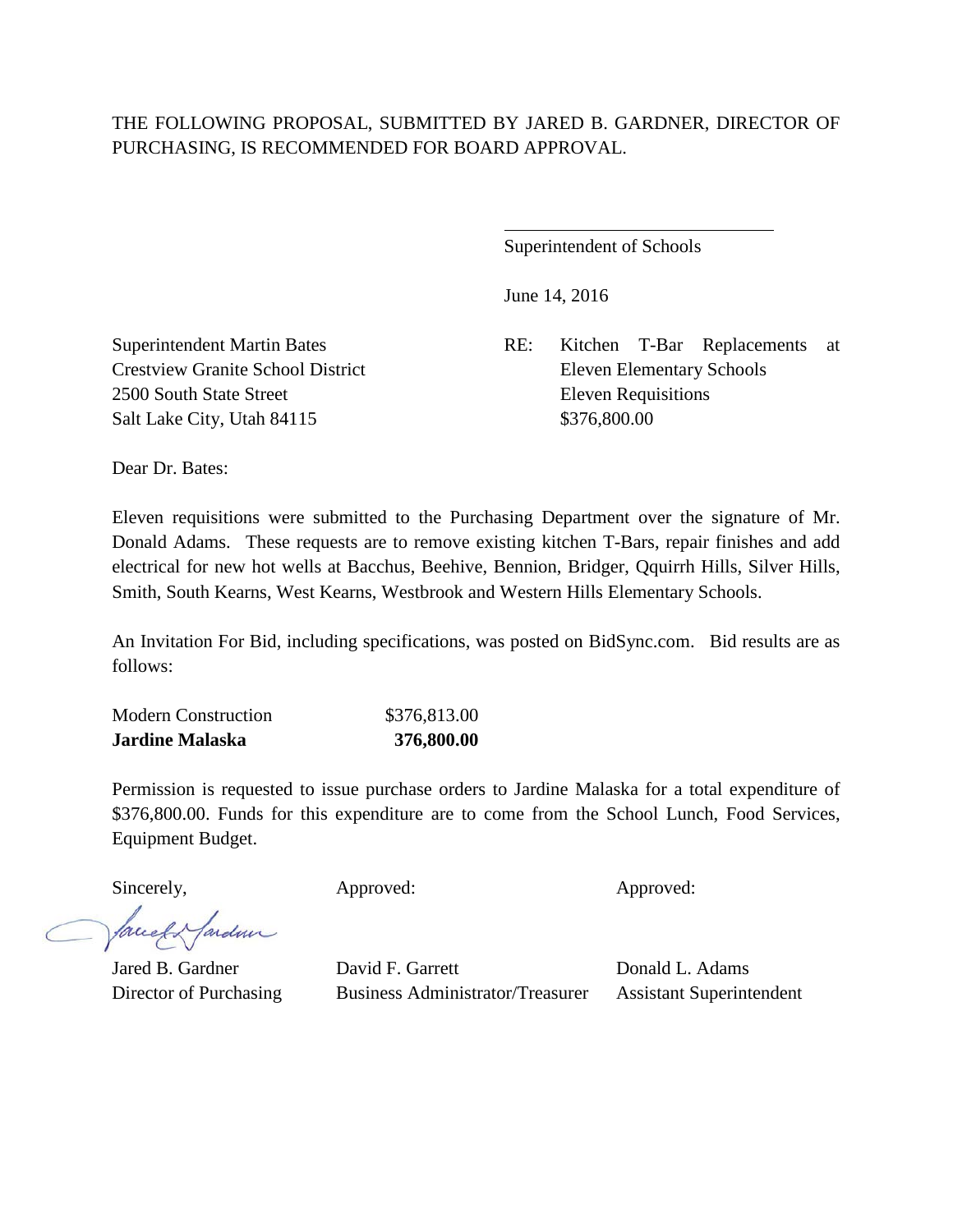$\overline{a}$ 

Superintendent of Schools

June 14, 2016

Superintendent Martin Bates RE: Security Upgrades at Four 2500 South State Street Requisitions No. 643982, 643983, Salt Lake City, Utah 84115 643984 & 643985 \$167,450.00

Granite School District Elementary Schools

Dear Dr. Bates:

The above listed requisitions were submitted to the Purchasing Department over the signature of Mr. Donald Adams. These requests are for the addition of new security doors at the main entrances to Monroe, Pleasant Green, Roosevelt and Taylorsville Elementary Schools.

An Invitation For Bid, including specifications, was posted on BidSync.com. Bid results are as follows:

Jardine Malaska \$238,800.00 **Patriot Construction 167,450.00**

We respectfully request approval to issue purchase orders to Patriot Construction for a total expenditure of \$167,450.00. Funds for this expenditure are to come from the Capital Outlay Budget.

Sincerely, Approved: Approved: Approved: Approved:

facely farden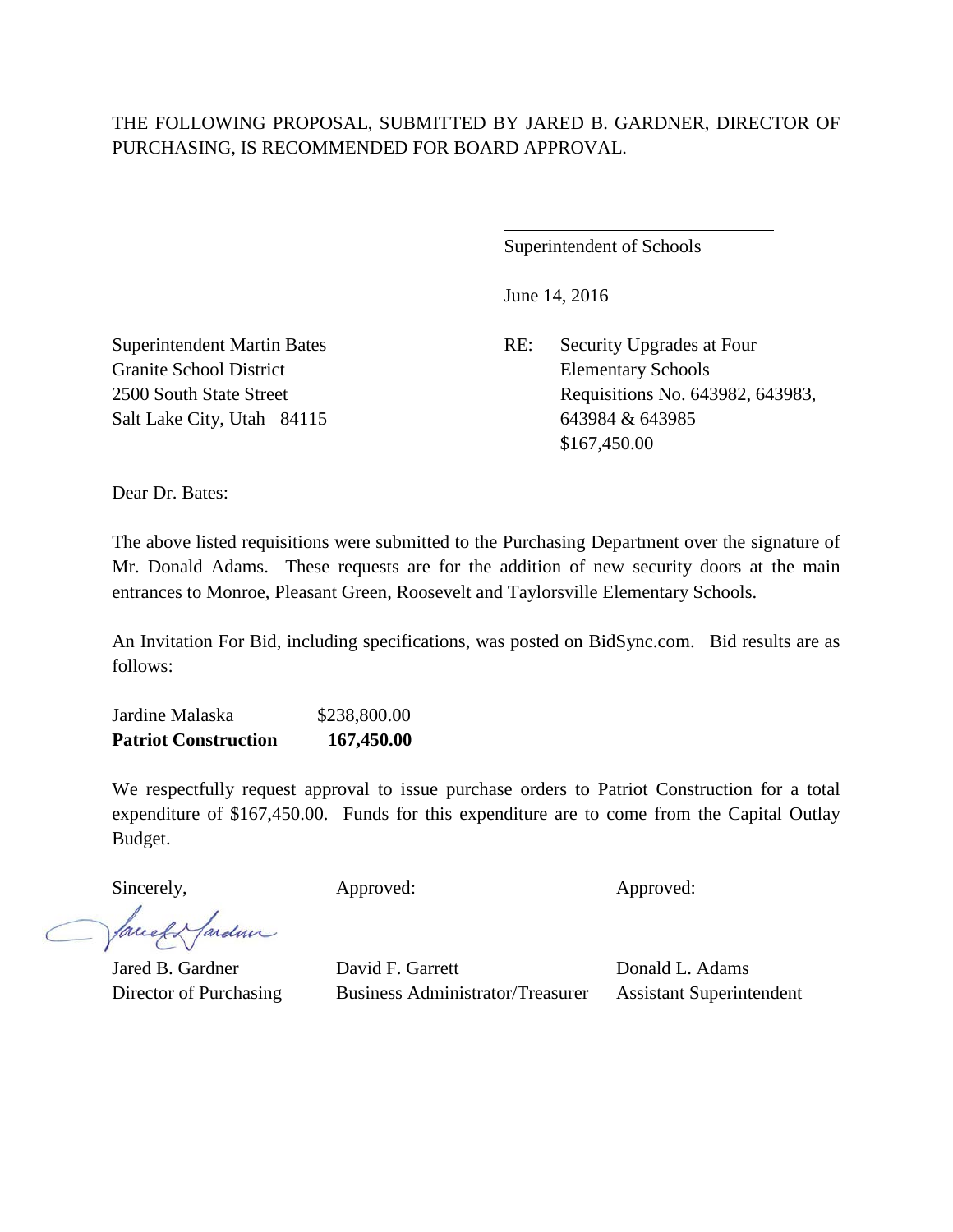Superintendent of Schools

\_\_\_\_\_\_\_\_\_\_\_\_\_\_\_\_\_\_\_\_\_\_\_\_\_\_

June 14, 2016

Superintendent Martin W. Bates RE: Food Services Management

Granite School District Company 2500 South State Street District Contract #14-000 Salt Lake City, Utah 84115 \$1,236,830.00

Dear Dr. Bates:

The board approved a contract with Sodexo America to serve as a management company for the district's food services program at its June 18, 2013 meeting. That approval was for a one year contract with four one year renewal options.

Permission is requested to exercise the third renewal option and to extend the contract by one year and to issue a purchase order for \$1,236,830.00 for fiscal year 2017. Funds are to be paid from school lunch funds.

facely fardeur

Jared B. Gardner David F. Garrett

Sincerely,  $\qquad \qquad \text{Approved},$ 

Director of Purchasing Business Administrator/Treasurer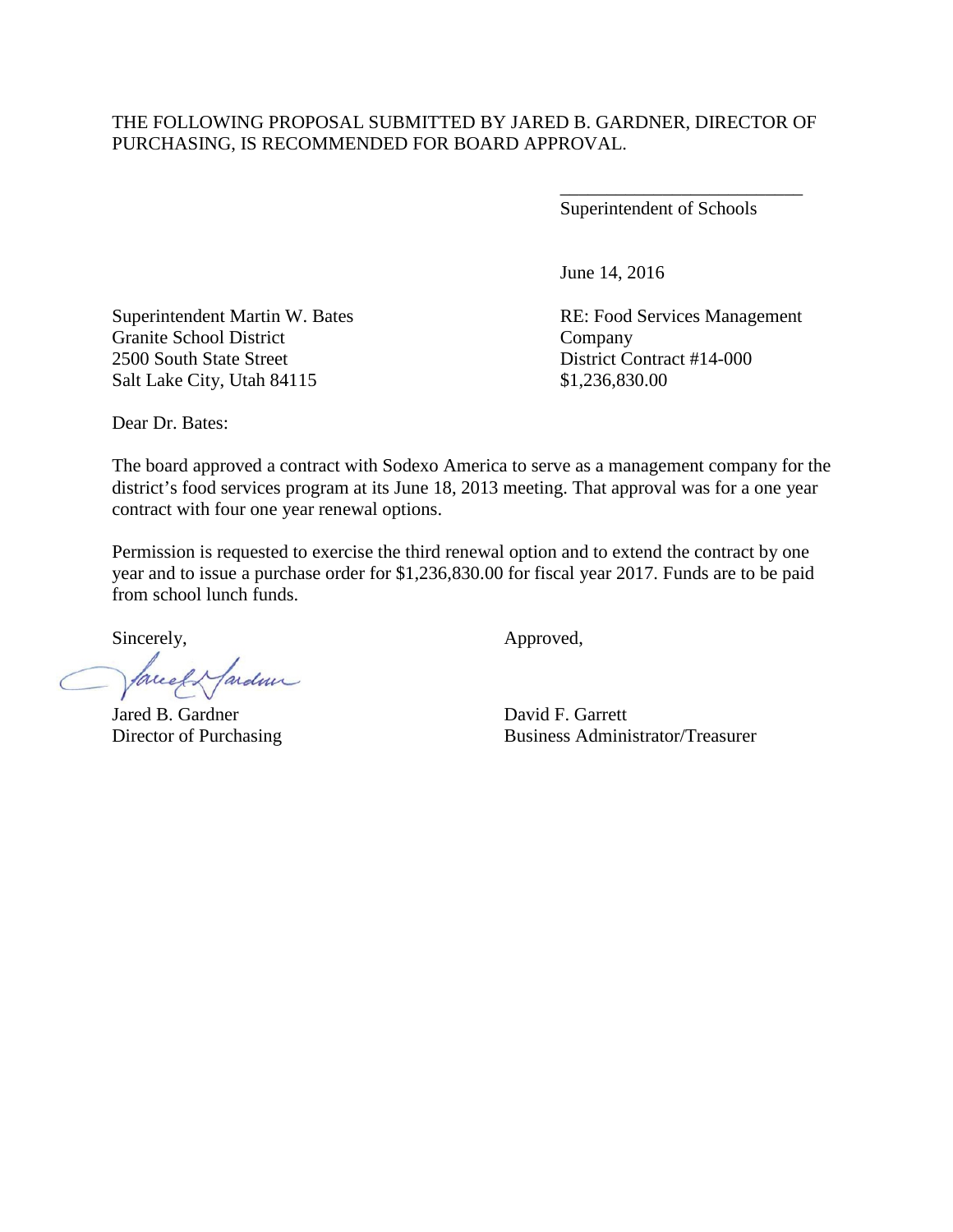Superintendent of Schools

\_\_\_\_\_\_\_\_\_\_\_\_\_\_\_\_\_\_\_\_\_\_\_\_\_\_\_\_\_\_\_\_\_\_\_\_\_\_\_\_

June 14, 2016

Superintendent Martin W. Bates Granite School District 2500 South State Street Salt Lake City, UT 84115

RE: IT Programming Services Requisition No:650013 \$235,000.00

Dear Dr. Bates:

The above listed requisition was submitted to the Purchasing Department over the signatures of Mr. Dale Roberts and Ms. Linda Mariotti. This request is for the purchase of contracted IT programming services. These services are required to augment the Information Systems Department staffing and to provide expert system programming and maintenance services on various district software systems.

These programmers have worked with the district for a number of years and have gained knowledge regarding our systems that would take a new programmer a significant time to learn, causing additional costs and a lack of system support. Therefore the district is acquiring these services from the original supplier as the sole source for these programmers.

This letter respectfully requests permission to issue a purchase order for \$235,000.00 to TEK Systems. Funds for this purchase are to come from the Information Systems Technical Services budget.

Jardin faced

Sincerely, Approved: Approved: Approved: Approved: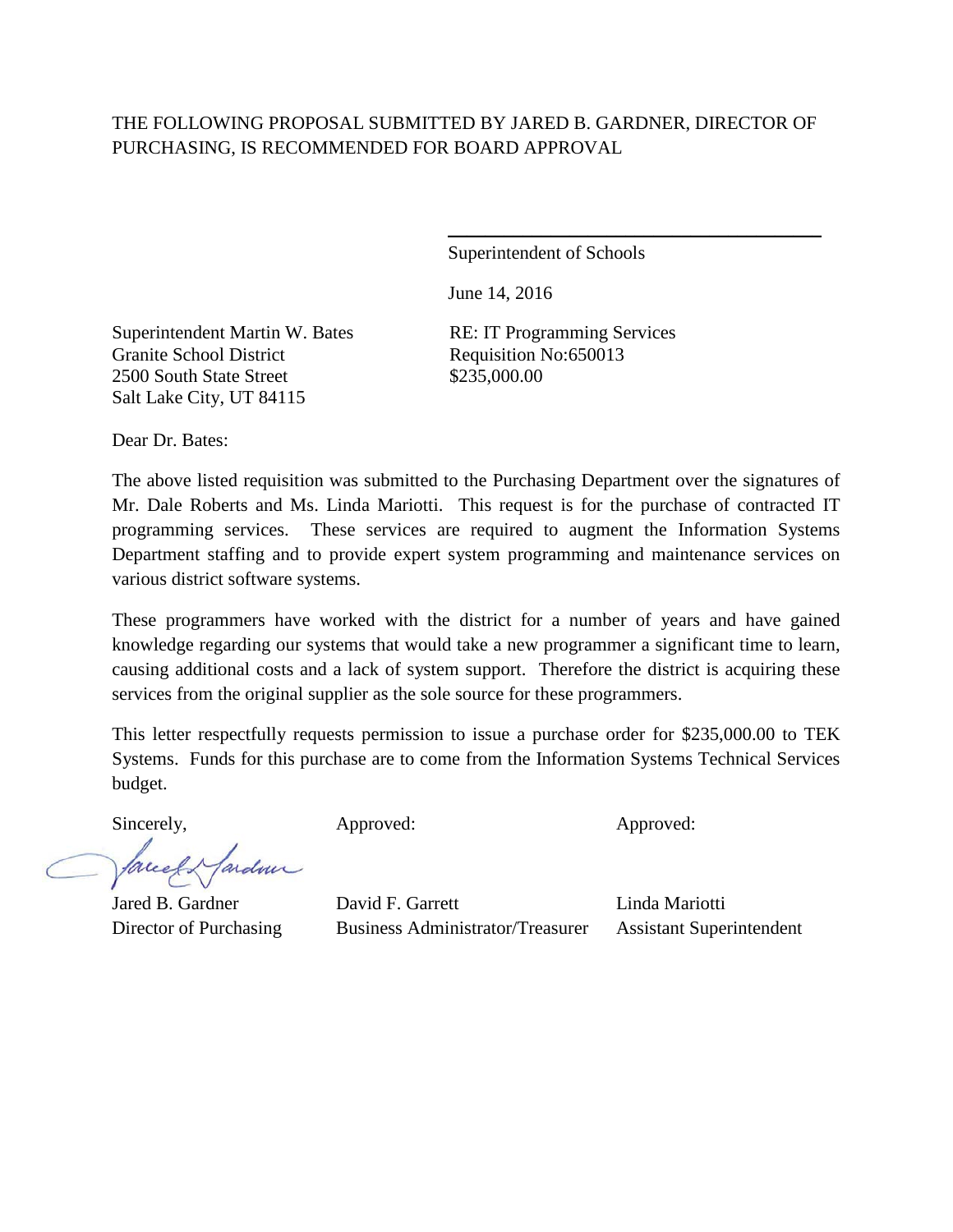Superintendent of Schools

June 14, 2016

Superintendent Martin W. Bates RE: Safari Montage Content Management Granite School District Requisition No. 650067

\_\_\_\_\_\_\_\_\_\_\_\_\_\_\_\_\_\_\_\_\_\_\_\_\_\_\_\_\_\_\_\_\_\_\_\_

2500 South State Street \$102,520.00 Salt Lake City, UT 84115

Dear Dr. Bates:

The above listed requisition was submitted to the Purchasing Department over the signatures of Mr. Patrick Flanagan and Ms. Linda Mariotti. This request is for the maintenance and support of Safari Montage, a content management system. This system allows teachers access to a variety of 21<sup>st</sup> century material and content organized by Granite School District and is a repository and delivery system for video, documents, programs, apps, pictures, video tutorials, and professional learning modules.

Safari Montage was selected based on an RFP that was issued by the Purchasing Department and approved by the board on June 12, 2012. This is the fifth year of a five year option contract.

This letter respectfully requests permission to issue a purchase order for \$102,520.00 to Audio Enhancement for subscription and system maintenance. Funds for this purchase are to come from the Educational Technology budget.

facely

Sincerely, Approved: Approved: Approved: Approved: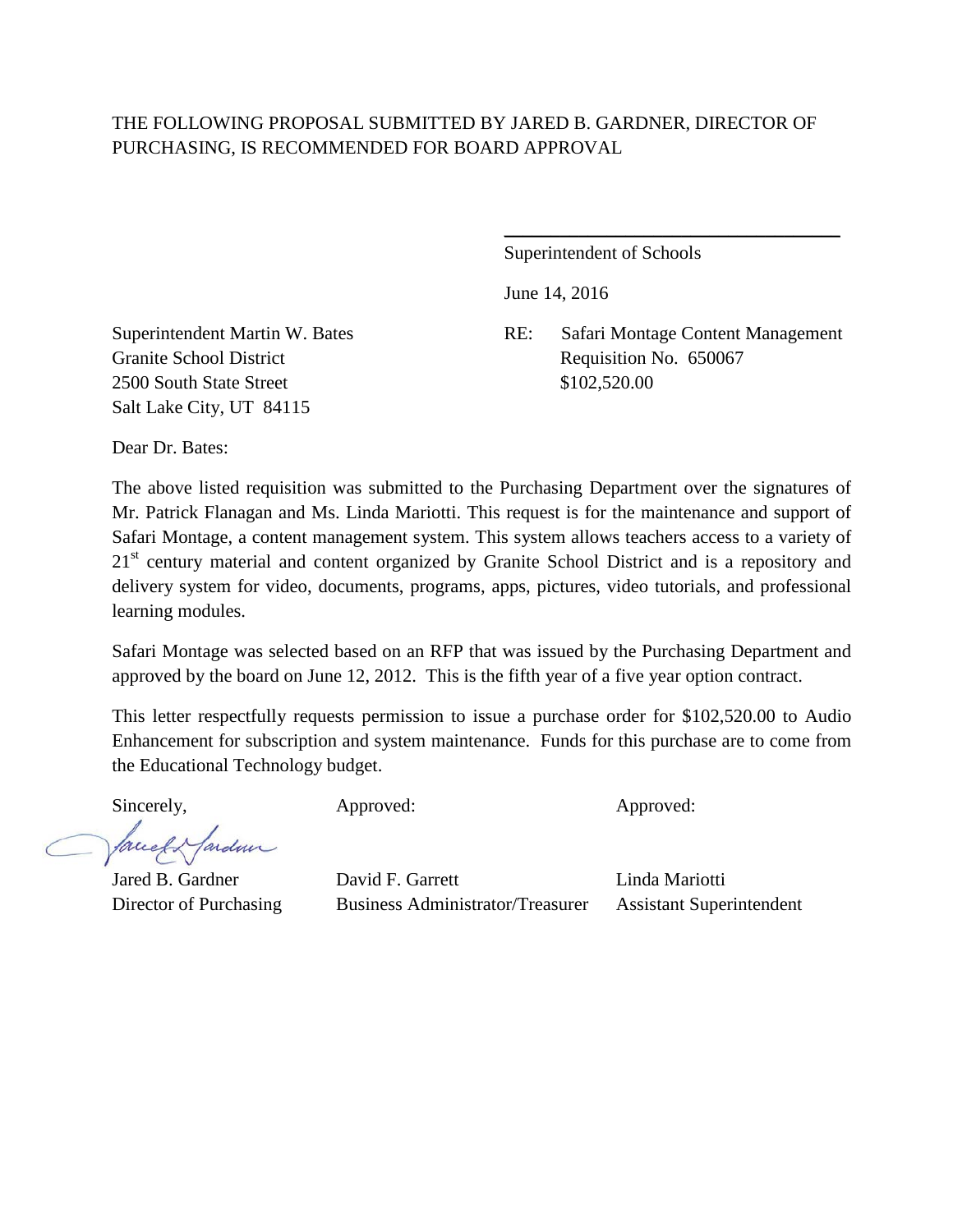Superintendent of Schools

\_\_\_\_\_\_\_\_\_\_\_\_\_\_\_\_\_\_\_\_\_\_\_\_\_\_

June 14, 2016

Superintendent Martin W. Bates School Lunch Program Software Granite School District Maintenance 2500 South State Street Requisition No. 650014 Salt Lake City, Utah 84115 \$60,043.00

Dear Dr. Bates:

The Purchasing Department has received a requisition requesting the purchase of software maintenance for our school lunch program software system. This maintenance provides technical assistance and software updates to our purchased licenses. This requisition was signed by Mr. Rich Prall and Mr. David Garrett.

PCS Revenue is the developer and author of this copyrighted software and, as such, is the sole source provider for these services.

Permission is requested to issue a purchase order to PCS Revenue for the amount of \$60,043.00. Funds for this expenditure are to come from the Food Services fund.

facely farden

Jared Gardner David F. Garrett

Sincerely,  $\qquad \qquad \text{Approved},$ 

Director of Purchasing Business Administrator/Treasurer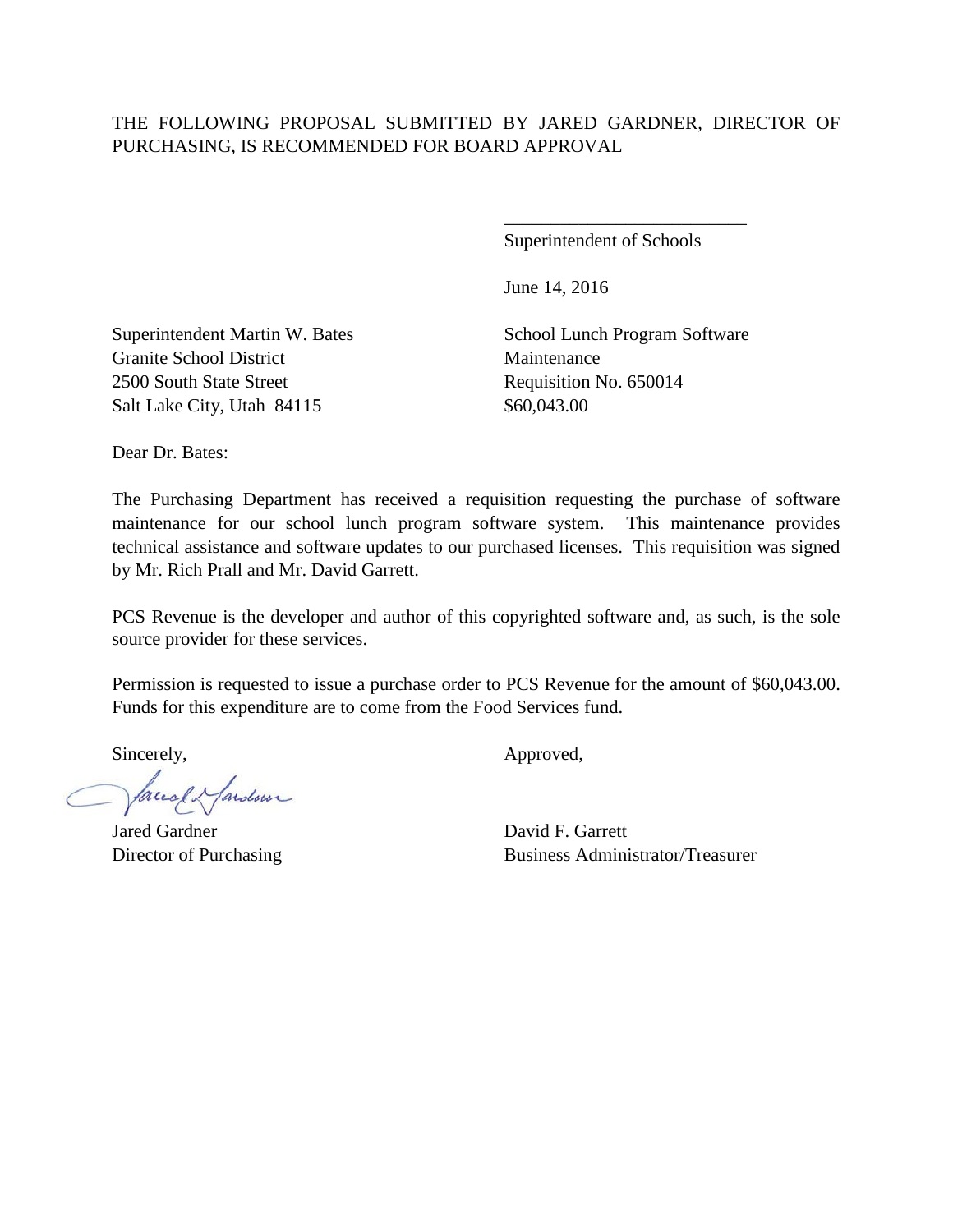Superintendent of Schools

\_\_\_\_\_\_\_\_\_\_\_\_\_\_\_\_\_\_\_\_\_\_\_\_\_\_

June 14, 2016

Granite School District Software Support 2500 South State Street \$97,337.14 Salt Lake City, Utah 84115

Superintendent Martin W. Bates RE: Avaya Telephone System Hardware/

Dear Dr. Bates:

This request is for the purchase of hardware and software support for the district's Avaya telephone system for a three year period.

An Invitation For Bid, including specifications, was posted on BidSync.com. Bid results are as follows:

**CenturyLink \$97,337.14**

While only one bid was received the bid amount is reasonable and has been determined to be acceptable by the Information Systems Department based upon previous purchases of these same services.

Permission is requested to issue a purchase order to CenturyLink for the first year of the three year agreement for \$33,793.64 for fiscal year 2017 and purchase orders for \$31,771.75 in years 2018 and 2019. Funds for this contract will be provided from the Information Systems Capital Equipment fund.

facel & fardeur

Sincerely, Approved, Approved, Approved,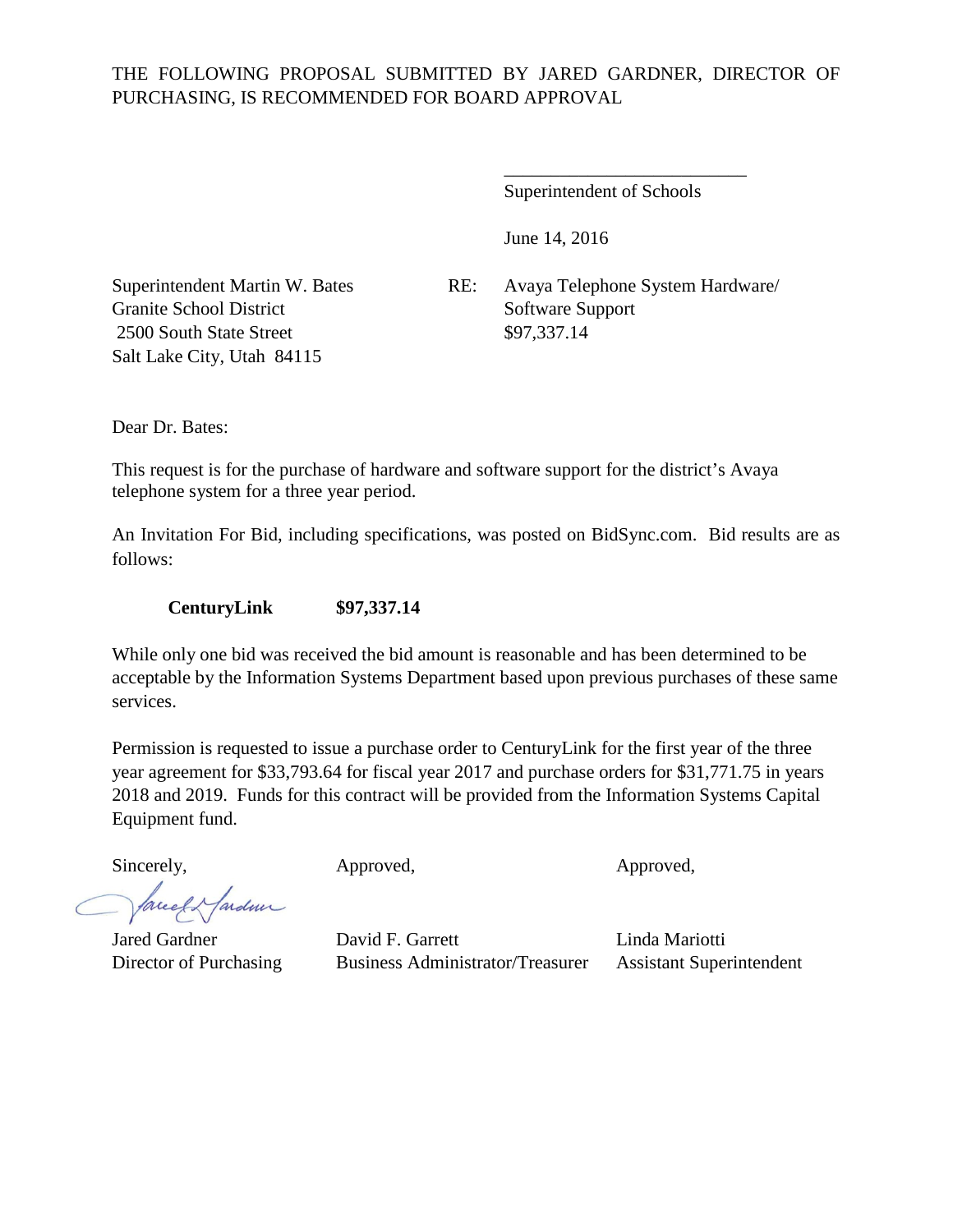$\overline{a}$ 

Superintendent of Schools

June 14, 2016

Superintendent Martin Bates RE: Hardware Support and Software Granite School District Updates for Cisco Smartnet 2500 South State Street<br>
Salt Lake City, Utah 84115<br>
Salt Lake City, Utah 84115

Salt Lake City, Utah 84115

Dear Dr. Bates:

The above listed requisition was submitted to the Purchasing Department over the signatures of Mr. Dale Roberts and Ms. Linda Mariotti. This request is for hardware support and software updates for 1 year on Cisco SmartNet equipment.

This support and updates are available through a State of Utah contract AR233 with MSN Communications Inc.

We respectfully request approval to issue a purchase order to MSN Communications Inc for \$81,595.12. Funds for this expenditure are to come from the Information Systems, Capital Outlay Equipment Budget.

Sincerely, Approved: Approved: Approved:

famely farden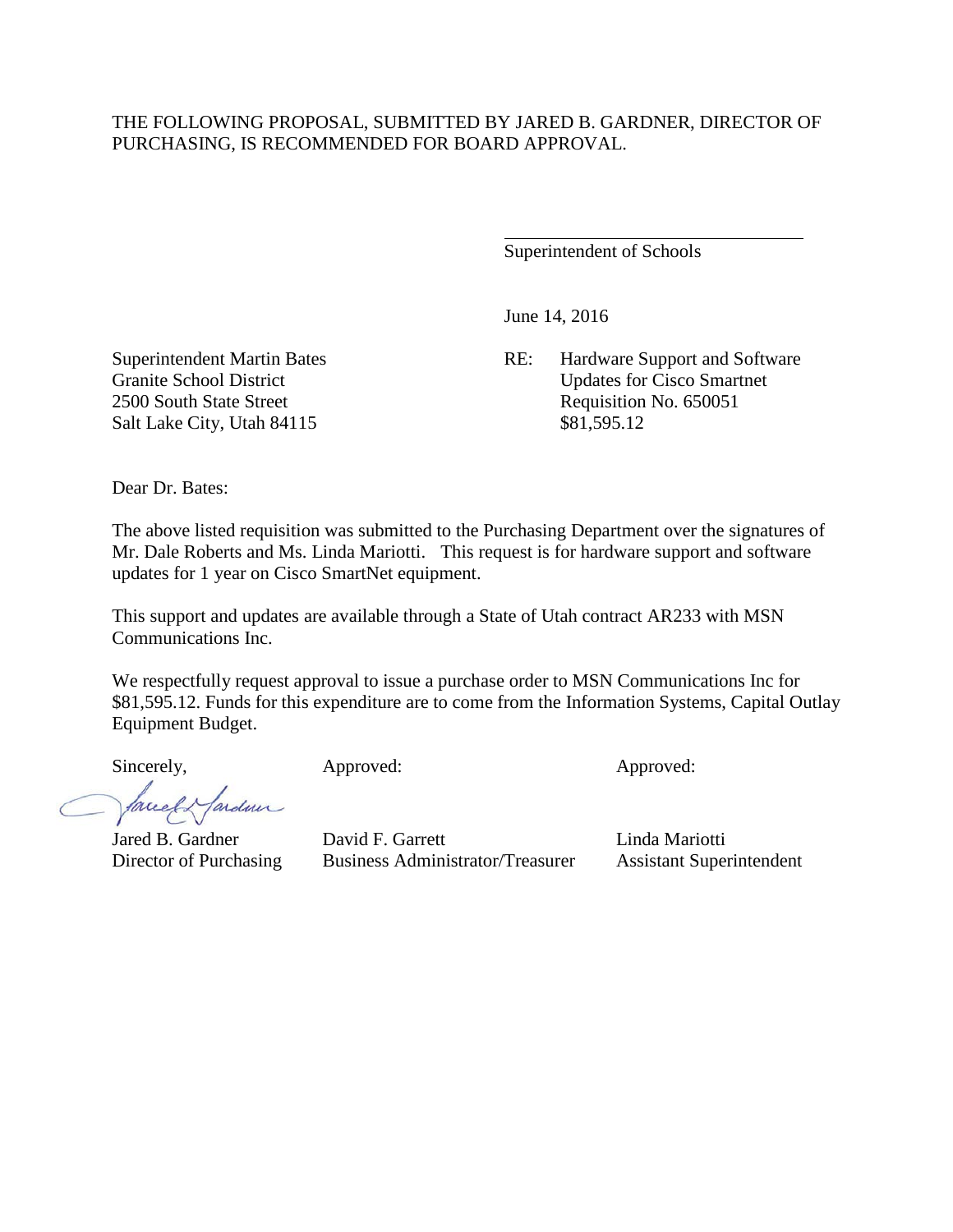$\overline{a}$ 

Superintendent of Schools

June 14, 2016

Superintendent Martin Bates RE: Parking Lot Renovation at Crestview

Granite School District Elementary School 2500 South State Street \$91,254.61 Salt Lake City, Utah 84115

Dear Dr. Bates:

The Purchasing Department received a request to conduct bidding for renovation of the parking lot, drop zone and playground areas at Crestview Elementary School.

An Invitation For Bid, including specifications, was posted on BidSync.com. Bid results, including the alternate for new storm drain piping, are as follows:

| <b>Peckham Asphalt Paving</b> | 91,254.61    |
|-------------------------------|--------------|
| Cottonwood Builders           | 107,776.00   |
| Easton Engineering            | \$142,738.00 |

Permission is requested to issue a purchase order to Peckham Asphalt Paving for \$91,254.61. Funds for this expenditure are to come from the Capital Outlay Budget.

Sincerely, Approved: Approved: Approved: Approved:

facely fardeur